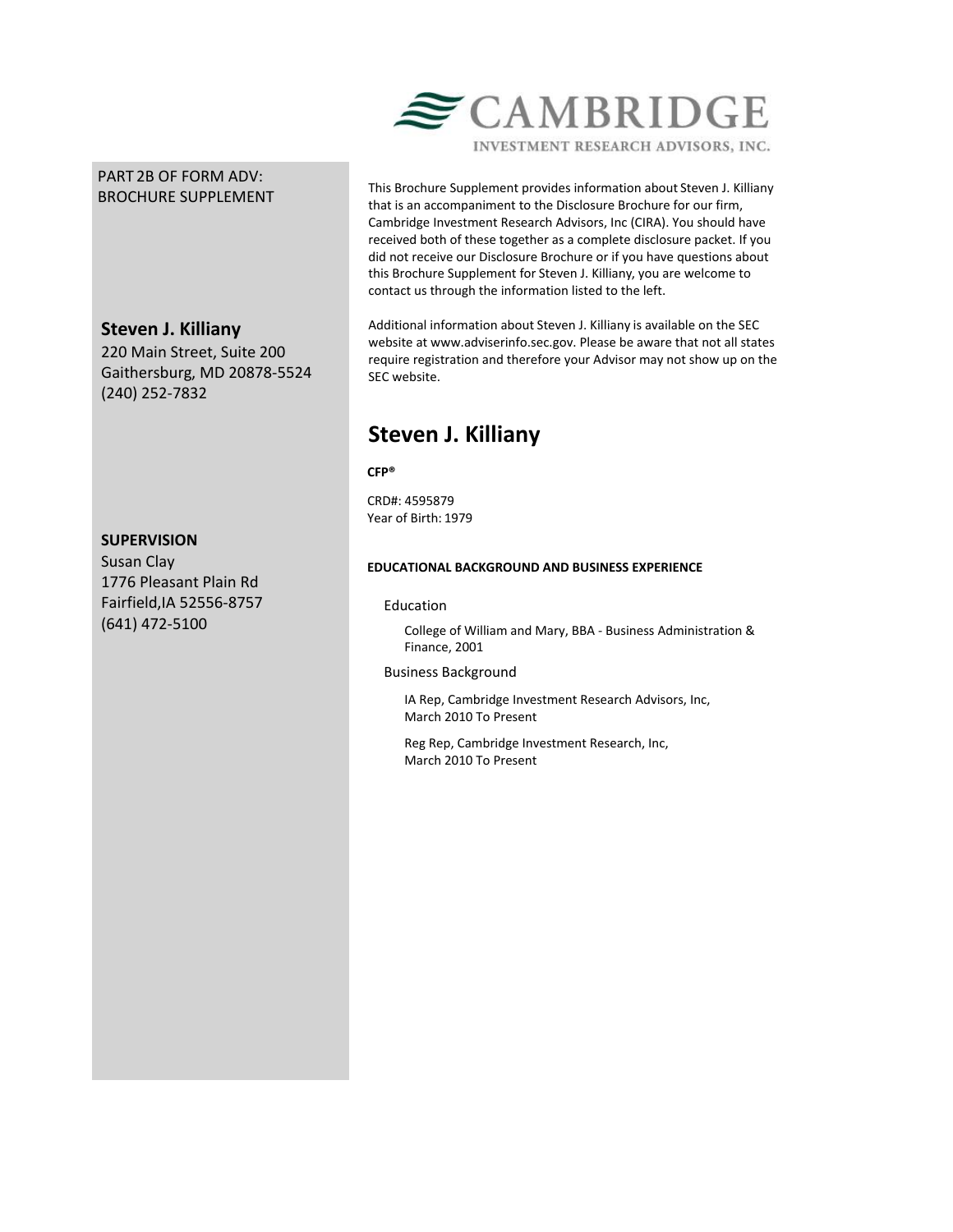#### **PROFESSIONAL DESIGNATIONS**

Your Advisor has achieved the designations below. If you would like additional information you may discuss with your advisor or visit the issuing entities website.

#### **CFP®–Certified Financial Planner**

Individuals certified by CFP® Board have taken the step to demonstrate their professionalism by voluntarily submitting to the  $CFP<sup>®</sup>$  certification process that includes thorough education, examination, experience and ethical requirements. The  $CFP<sup>®</sup>$  is issued by the Certified Financial Planner Board of Standards, Inc. Pre-requisites require a designee to hold a Bachelor's degree (or higher) from an accredited college or university as well as three years of full-time personal financial planning experience. The designee is then required to complete a CFP® board registered program, or hold one of the following designations; CPA, ChFC, CLU, CFA, PH.D. in business or economics, Doctor of Business Administration, or Attorney's License. The designee is then required to complete the CFP® certification examination. In addition, the designee is required to complete 30 hours of continuing education every two years. Certified Financial Planner Board of Standards, Inc. (CFP Board) owns the CFP® certification mark, the CERTIFIED FINANCIAL PLANNER™ certification mark, and the CFP® certification mark (with plaque design) logo in the United States, which it authorizes use of by individuals who successfully complete CFP Board's initial and ongoing certification requirements.

#### **DISCIPLINARY INFORMATION**

Steven J. Killiany has no legal or disciplinary events to report.

#### **OTHER BUSINESS ACTIVITIES**

In addition to serving as your investment advisory representative Steven J. Killiany is engaged in the following business activities:

Insurance Agent/Sales - Various fixed insurance agencies: Crump, Underwriters Brokerage, Hasslett Management, Insurance Marketing Services.

There are certain business activities in which an investment advisor representative can engage that present potential conflicts of interest. If applicable, additional disclosure relevant to your Advisor's outside business activities are outlined below. Please note that these are potential conflicts of interest and it is your Advisor's fiduciary duty to act in your best interest. If you have any questions about the disclosures please ask your Advisor as this is an opportunity to better understand your relationship and your Advisor's activities.

Your advisor is also a registered representative with Cambridge Investment Research, Inc.,("Cambridge") a registered securities broker/dealer, member of the Financial Industry Regulatory Authority (FINRA) and the Securities Investors Protection Corporation (SIPC). When acting as a registered representative of Cambridge, your advisor sells, for commissions, general securities products such as stocks, bonds, mutual funds, exchange-traded funds, and variable annuity and variable life products to advisory clients. Clients are not obliged to purchase or sell securities through Cambridge or their Advisor. However, if you choose to establish an account with your Advisor, it is important to understand that due to regulatory constraints, your Advisor must place all purchases and sales of securities products in commission-based accounts through Cambridge or other institutions approved by Cambridge.

The receipt of commissions creates an incentive for your Advisor to recommend those products for which they will receive a commission. Consequently, the objectivity of the advice rendered to clients could be biased. Your Advisor controls for this potential conflict of interest by discussing with clients their specific needs, the benefits and negatives of establishing a fee-based account through CIRA versus establishing a commission-based account through Cambridge Investment Research, Inc. and also the compensation arrangements under the different scenarios.

Certain mutual fund companies, as outlined in the fund's prospectus, pay 12b-1 fees. 12b-1 fees are considered marketing or distribution fees and come from fund assets, therefore, indirectly from client assets. With your managed accounts, 12b-1 (marketing and distribution) fees and trail earned will be credited to your account at the clearing firm whenever possible. When 12b-1 fees and trails are received by your Advisor Representative in his/her capacity as Registered Representative of Cambridge, the investment advisory fee will be lowered, or offset by that amount.